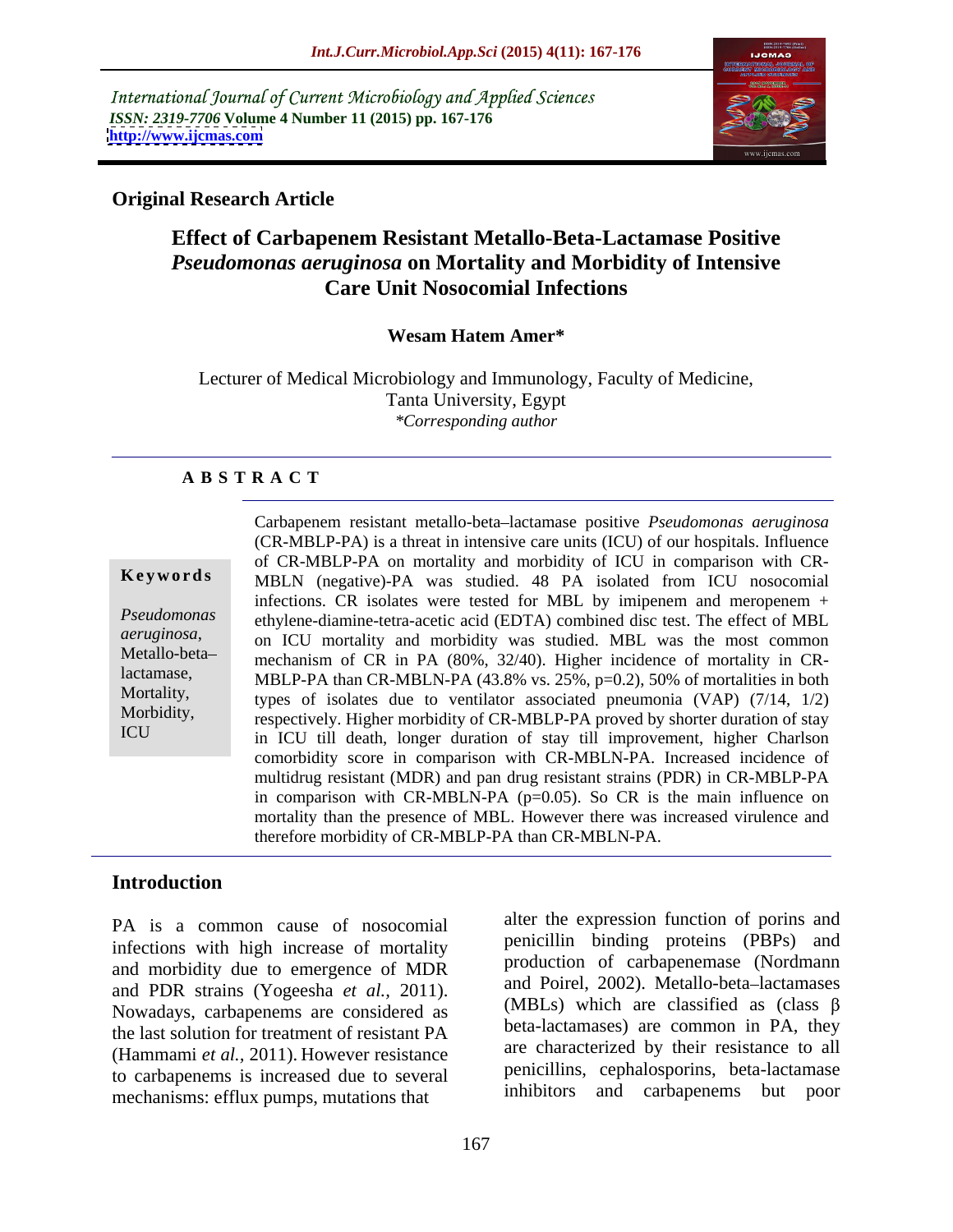There are many studies about the incidence Due to the widespread incidence of CR- MBLP-PA in our hospitals, it was necessary equal to 7 mm between imipenem or

This study was performed on PA nosocomial infections isolated from Severity of patient's condition was assessed Emergency and Pediatric Intensive Care by Charlson's comorbidity score, mean Units (EICU and PICU) of Tanta University duration of stay in ICU until improvement, Hospitals for a period of 6 months with prior approval from Institutional Ethical (Veerappa *et al.*, 2014). Committee to determine the influence of CR-MBLP -PA and CR-MBLN-PA on Data were analyzed using statistical package mortality and morbidity. Infections not fulfilling Centre for Disease Control criteria Qualitative data were described using for nosocomial infections were excluded humber and percent and was compared (Garner *et al.,* 1988). using Chi square or Monte Carlo test.

Different specimens after consent from every patient (19 endotracheal aspirates, 11 wound swabs, 12 urine and 6 blood samples) were collected and processed according to **Results and Discussion** standard laboratory procedures (Govan, 2006). Data regarding prognostic factors and pre-disposing risk factors were collected from medical records and in consultation

aztreonam, polymyxin-B and colistin was determined by Kirby-Bauer's disc diffusion

hydrolysis of aztreonam and can be inhibited method (Oxoid, Thermofisher Scientific, by metal ion chelator (EDTA) (Tängdén and UK) according to Clinical and Laboratory Giske, 2014). Standards Institute guidelines (CLASI, 2014).

of MBLs in nosocomialPA with different PA isolates resistant to imipenem or localities (Hirakata *et al.,* 2003; Hemalatha meropenem or both were subjected to the *et al.,* 2005; Gupta *et al.,* 2006; Asghar *et*  screening test for MBL production by *al.,* 2012; Toval *et al.,* 2015). But there is imipenem and meropenem + EDTA limited knowledge about the influence of combined disc test as described previously CR-MBLP-PA on morbidity and mortality. by Yong *et al.* (2002). Isolates with to study their effect on morbidity and meropenem + EDTA disc compared with mortality. imipenem disc or meropenem alone were **Materials and Methods Example 2018 CONSIDER 2018 CONSIDER 2019 CONSIDER 2019 CONSIDER 2019 CONSIDER 2019 CONSIDER 2019 CONSIDER 2019 CONSIDER 2019 CONSIDER 2019 CONSIDER 2019 CONSIDER 2019 CONSID** enhancement of zone size of more than or equal to 7 mm between imipenem or considered as CR-MBLP-PA others were considered as CR-MBLN-PA as shown in figure 1.

> until death and pre-disposing risk factors (Veerappa *et al.,* 2014).

> of social science (SPSS) version 21. Normally quantitative data was expressed as Mean  $\pm$  SD and compared using student ttest. Statistical significance is at  $p \le 0.05$ .

## **Results and Discussion**

with treating doctors and nurses. between both ICUs as regard the number of Susceptibility to amikacin, gentamicin, presence of MBLs and incidence of netilmicin, ciprofloxacin, piperacillin, mortality. The incidence of CR-PA was piperacillin-tazobactam, ceftazidime, 83.3% (40/48), CR-MBLP-PA was 80% cefepime, imipenem, meropenem, (32/40) and mortality was 33.3% (16/48) In the present study there were 48 non duplicate isolates of PA from EICU and PICU patients. There was no difference PA isolates, sensitivity to carbapenems, (Table 1).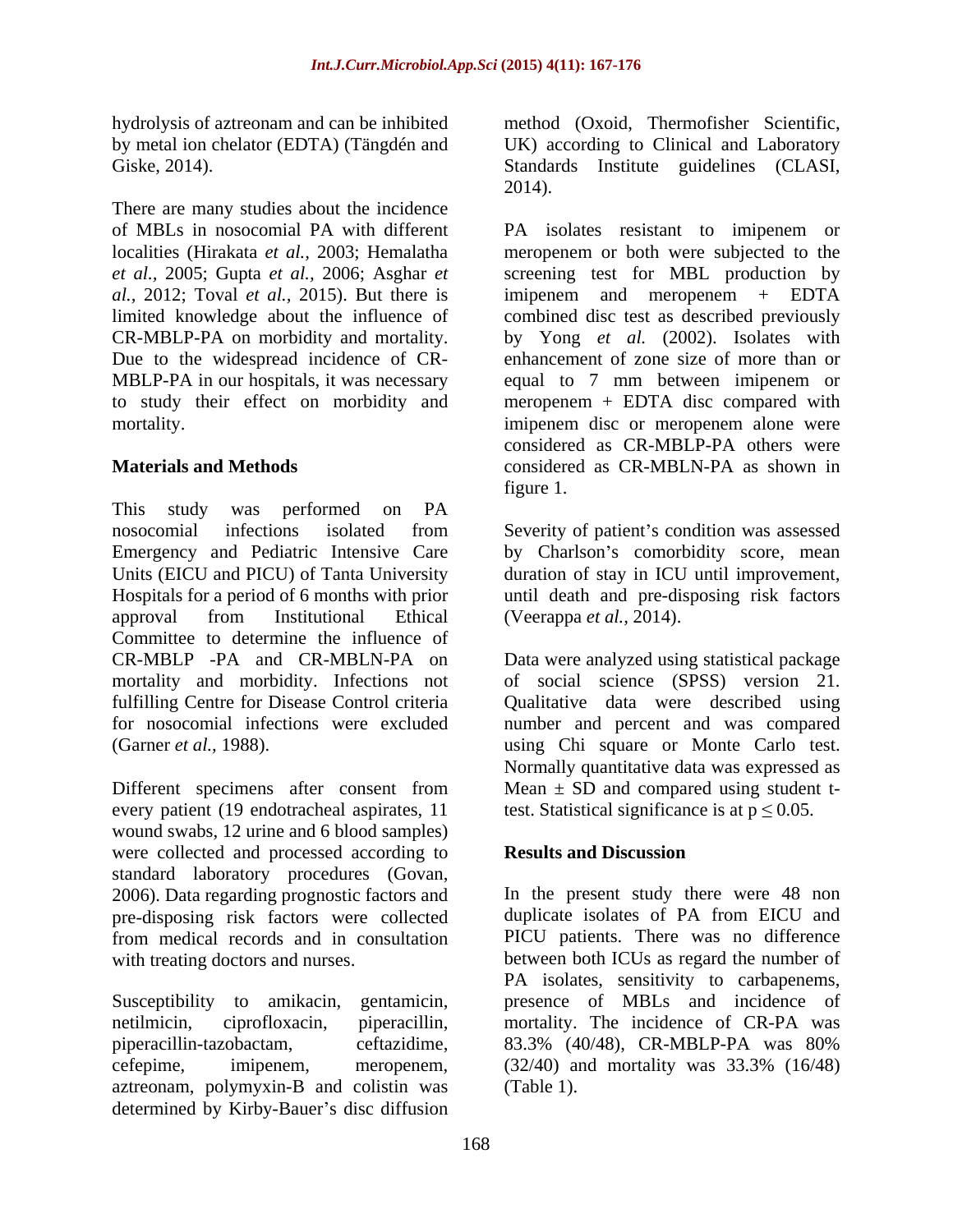$(2/8)$ ,  $p = 0.2$ ] but without significance. There was increase of morbidity in CR of CR-MBLP-PA were treated with 33.33%, 53.4%, respectively. Imipenem previously in comparison with

There was no significant difference between resistance to colistin and polymexin B in all (12.5%, 4/32, 1/8 respectively). There was intermediate sensitivity to aztreonam in CR- [40.6% (13/32), 37.5% (3/8), respectively]

4). As MBLs catalyze all classes of  $\beta$ - mechanism of resistance. However will be a clinical problem (Walsh *et al.,* (2006a,b) found significance between CR-2005). So there early detection is mandatory.

The overall mortalities were among CR-PA Several phenotypic methods were approved patients with increased crude mortality for their detection (Pitout *et al.,* 2005; among CR-MBLP-PA as compared with Behera *et al.,* 2008). However (Yong *et al.,*  $CR-MBLN-PA$  [43.8% (14/32) vs. 25% 2002) found 100% sensitivity and specificity MBLP-PA that is explained by shorter easy and sensitive so it can be done in small duration of stay in ICU till death (4.62 ± laboratories, although polymerase chain 1.12 vs.  $15.0 \pm 1.41$ ,  $p<0.001$ ), longer reaction is highly sensitive and specific but duration of stay till improvement  $(20.58 \pm \text{lit})$  it is costly and not available in all hospitals. 2.93 vs.  $6.33 \pm 1.37$ ,  $p<0.001$ ), higher By this test the prevalence of MBLs in the Charlson comorbidity score  $(5.03 \pm 0.82 \text{ vs.}$  present study was 80%, that prove the abuse  $3.0 \pm 0.76$ , p<0.001) in comparison with of antibiotics especially carbapenems in our CR-MBLN-PA. There was improvement of institute. Also Irfan *etal.* (2008) and Kali *et*  75% of cases with CR-MBLN-PA (6/8) vs. *al.* (2013) reported 100% prevalence of 56.3% of cases with CR-MBLN-PA (18/32) MBLs in ICU *Pseudomonas* by imipenem but without significance. The previous EDTA disks. Lower ratios were proved by treatment with imipenem was considered as De *et al.* (2010) and Abd El-Baky *et al.* a risk factor for acquisition of MBLs 68.8% (2013) in ICUS of different localities 2002) found 100% sensitivity and specificity by imipenem-EDTA disks for detection of MBLs in *Pseudomonas*. This test is cheap, 33.33%, 53.4%,respectively.

12.5% in CR-MBLN-PA (p=0.006) (Table There were several studies in the prevalence, 2). epidemiological data and risk factors of CR-MBLP-PA and CR-MBLN-PA in studies on the relation between MBLs, antibiotic susceptibility pattern. No reported mortality and morbidity in our ICUS. So the CR-PA. Sensitivity to netilmycin was equal influence of CR-MBLP-PA on mortality and in both CR-MBLP-PA and CR-MBLN-PA morbidity in ICU patients of our hospitals. MBLP-PA only (28%, 9/32). Also even mortality. However there was intermediate sensitivity was reported to significance in mortality between CR- PA piperacillin in CR-MBLP-PA, CR-MBLN- and CS(sensitive)-PA infections as all PA [46.9% (15/32), 37.5% (3/8) mortalities were from CR- PA (16/48, respectively] and to piperacillin-tazobactam 33.3%, p=0.02), however this significance (Table 3). MBLN-PA infections (43.8% vs. 25%, There was more frequency of predisposing (Veerappa *et al.,* 2014). So CR is the main risk factors in CR-MBLP-PA than CR- influence on mortality (due to limited MBLN-PA but without significance (Table choices of antibiotics) irrespective to the lactams, there increased incidence nowadays Laupland *et al.* (2005) and Zavascki *et al.* MBLs in *Pseudomonas* (Kumar *et al.,* 2012; Ranjan *et al.,* 2014). But there is lack of present study is the first one to determine the There was no difference between PICU, EICU in the prevalence of CR, MBLs and mortalities were from CR- PA (16/48, not found between CR-MBLP-PA and CR p=0.2), this was in agreement with mechanism of resistance. However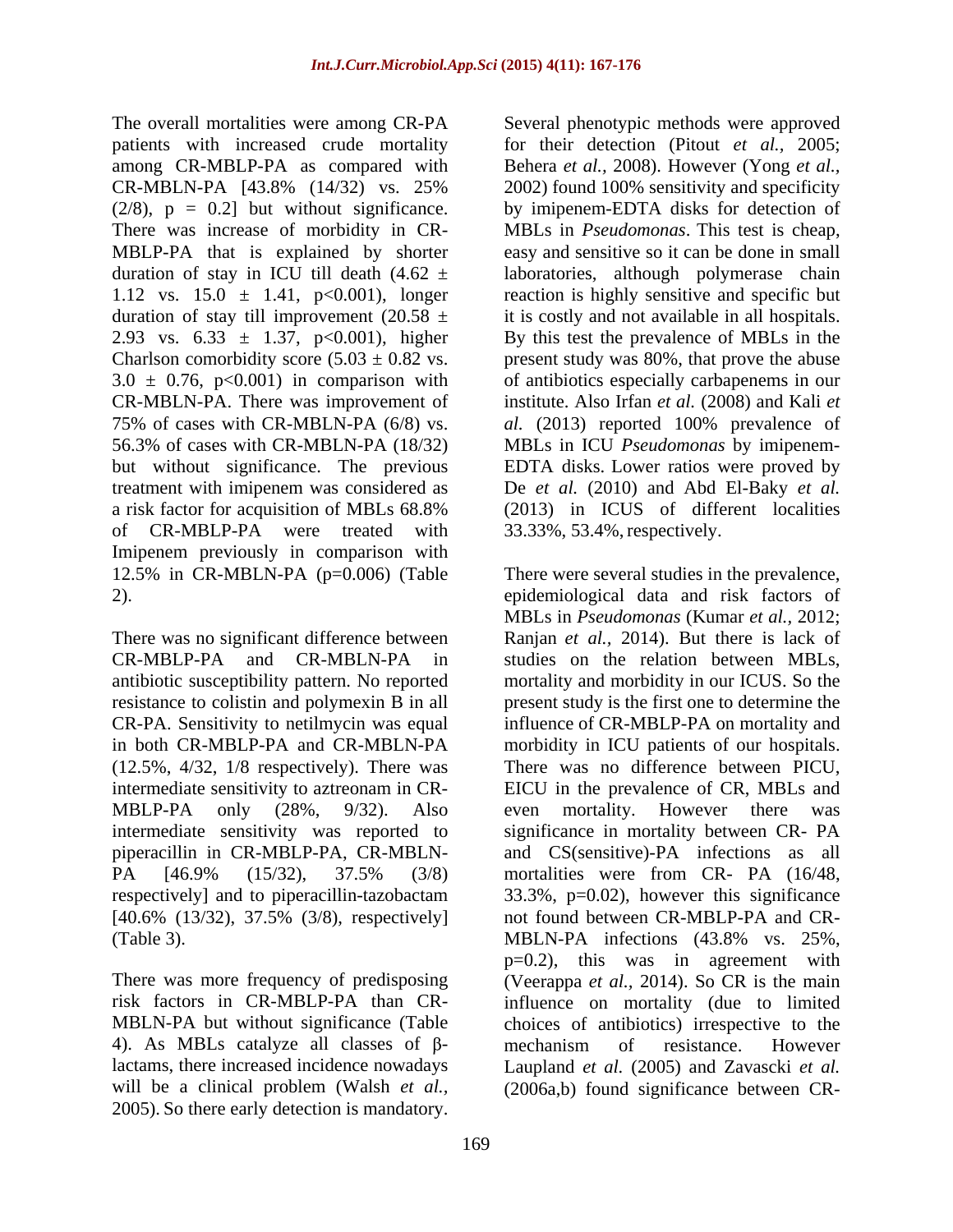MBLP-PA and CR-MBLN-PA in case – As regard antibiotic susceptibility, several versus 32.1% respectively), due to large

2010, Laupland *et al.,* 2005 and Zavascki *et*  PA that explained by short duration till to death and faster onset of infection. So While there was 100 % resistance of all CR-CR-MBLP-PA can be more virulent than PA isolates to all cephalosporins, hospitals. However, there is need for more sensitivity to piperacillin-tazobactam,

previous treatment with imipenem (68.8% vs. 12.5%, p=0.006), so previous intake of imipenem is a risk factor of MBLs in PA. This may be due to the overuse of imipenem According to (Pinheiro *et al.,* 2008) MDR as an empirical antibiotic in our ICUs, which will increase the mortality, morbidity and of anti-pseudomonal drugs and PDR isolates cost of these patients due to failure of this are resistant to all antibiotics except colistin empirical treatment. Also Leppe *et al.* (2002) identified that consumption of imipenem is the major cause of CR and frequent MDR (21 vs. 3) and PDR strains MBLs in PA. Several studies documented (11 vs. 5) in comparison with CR-MBLN risk factors of MBLs, previous treatment PA with significance (p=0.05), this was in with antibiotic is one of these risk factors agreement with other studies that reported that lead to acquisition of MBLs in both *Acinetobacter* species and PA (De *et al.,*

fatality rates (25% vs. 13%; p=0.05, 51.2% studies reported more significant resistance number of cases included in these studies PA to all antibiotics (Hemalatha *et al.,* 2005; (228, 298 patients with IR- PA respectively). Varaiya *et al.,* 2008; Ranjan *et al.,* 2014). Several studies all over the world reported statistical significance in the susceptibility the mortality ratios in CR-MBLP-PA in pattern between CR-MBLP-PA and CR comparison with CR-MBLN-PA (De *et al.,* MBLN-PA, this was similar to results of *al.,* 2006a). But there is lack of resources on between studies may be due to small sample its relation with morbidity. In this study size in the present study and different there was higher morbidity of CR-MBLP- antibiotic practices in each locality. In this death, long stay in ICU till improvement and both colistin and polymyxin B. They are the high Charlson score significant in last therapy after resistance to azetronam comparison with CR-MBLN-PA, this in (Zavascki *et al.,* 2006b). However their use agreement with (Veerappa *et al.,* 2014). Also is still limited due to their unavailability in (Lucena *et al.,* 2014) explained the severity our hospitals, their nephrotoxicity and of MBL-PA by faster progression of patients neurotoxicity (Falagas and Kasiakou, 2006). CR-MBLN-PA and these patients will have aminoglycosides except netilmycin (87.5%) bad outcome and increased burden on our and 97.5% for ciprofloxacin. Intermediate studies on the virulence factors of MBLP- piperacillin and aztreonam (40.6%, 46.9%, PA. 9% respectively) was detected in MBL-PA There was significance between CR-MBLP- detected in other studies (Veerappa *et al.,* PA and CR-MBLN-PA as regard the 2014; Gibb *et al.,* 2002; Crespo *et al.,* 2004). MELEVA and CR-MERIX-PA in exace is a strength and<br>holidic susceptibility, several 2.5% vs. 13% regard and the summation such MIRLS-<br>versus 22.1% errors of the large and the summation such MIRLS-<br>and the component and the in MBLP-PA in comparison with MBLN- While in the present study there was no (Veerappa *et al.,* 2014). These differences study, all CR-PA isolates were sensitive to While there was 100 % resistance of all CR- PA isolates to all cephalosporins, sensitivity to piperacillin-tazobactam, isolates. This interesting finding was So these drugs can be used in combinations for treatment of MBLP-PA.

isolates are resistant to at least three or more or polymyxin B. Higher mortality and morbidity in CR-MBLP-PA due to more the association of MDR and PDR strains with MBL isolates were statistically significant in comparison with MBLN-PA (Laupland *et al.,* 2005; Ranjan *et al.,* 2014).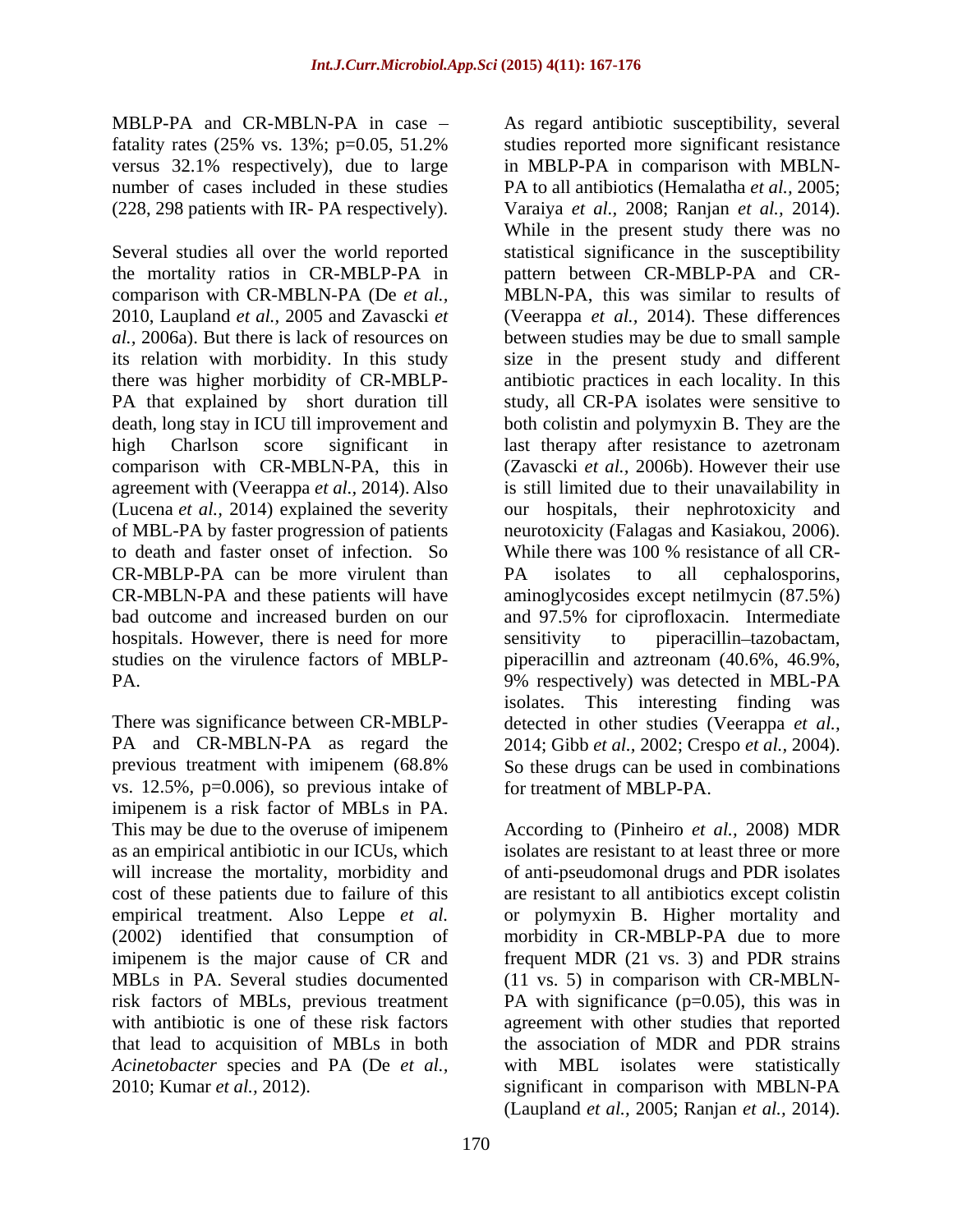The presence of MDR and PDR strains MBLN-PA  $(7/14 \& 1/2$  respectively), leave limited choices of antibiotic and thus however there is no deaths in urinary tract

It was relevant in this study, that the the mortality and morbidity, thus increase underlying disease is a very important patient cost and worsen the prognosis in impact factor on mortality as there were 8 ICUs (Melsen *et al.,* 2011; Kollef*et al.,* mortalities in VAP patients, representing 50<br>% of mortalities in CR- MBLP-PA and CR-

will increase the mortality ratios in ICU. The infection patients. So serious diseases like The presence of MDR and PDR strains MBLN-PA  $(7/14 \& 1/2$  respectively),<br>leave limited choices of antibiotic and thus however there is no deaths in urinary tract<br>will increase the mortality ratios in ICU. Infection patien VAP, regardless to its cause, will increase 2012).

|                  | <b>Department</b> |             |              |       |  |  |
|------------------|-------------------|-------------|--------------|-------|--|--|
|                  |                   | <b>PICU</b> | <b>Total</b> |       |  |  |
|                  | $EICU$<br>(24)    | (24)        | (48)         |       |  |  |
| CR               |                   |             |              |       |  |  |
| Resistant        | 20(83.3%)         | 20(83.3%)   | 40(83.3%)    | 1.000 |  |  |
| Sensitive        | 4(16.7%)          | 4(16.7%)    | 8(16.7%)     |       |  |  |
| <b>MBL</b>       |                   |             |              |       |  |  |
| Positive         | 17(85%)           | 15(75%)     | 32(80%)      | 0.695 |  |  |
| Negative         | 3(15%)            | 5(25%)      | $8(20\%)$    |       |  |  |
| <b>Mortality</b> |                   |             |              |       |  |  |
| Died             | $7(29.2\%)$       | 9(37.5%)    | 16(33.3%)    | 0.540 |  |  |
| Not died         | 17(70.8%)         | 15(62.5%)   | 32(66.7%)    |       |  |  |

### **Table.1** Incidence of CR, MBL and mortality in EICU, PICU

R: Carbapenem resistance, MBL: metallo-beta-lactamase, EICU: Emergency intensive care unit, PICU: Pediatric intensive care unit,  $p \le 0.05$  significant.

|                                                         | <b>CR-MBLP-PA</b> | <b>CR-MBLN-PA</b> |              |
|---------------------------------------------------------|-------------------|-------------------|--------------|
|                                                         | (32)              | (8)               |              |
| <b>Mortality</b>                                        | 14 (43.8%)        | $2(25\%)$         | $\Omega$     |
| <b>Mean duration of stay till death</b> $4.62 \pm 1.12$ |                   | $15.0 \pm 1.41$   | < 0.001      |
| Mean duration of stay till                              | $20.58 \pm 2.93$  | $6.33 \pm 1.37$   | < 0.001      |
| improvement                                             |                   |                   |              |
| <b>Charlson comorbidity score</b>                       | $5.03 \pm 0.82$   | $3.0 \pm 0.76$    | $\leq 0.001$ |
| <b>Previous treatment with</b>                          |                   |                   |              |
| imipenem                                                | 22 (68.8%)        | $1(12.5\%)$       | 0.006        |

| $\overline{\phantom{a}}$<br><b>Table.2</b> Distribution of prognostic<br>$\ln$ CR-MBLP-PA<br>MRI N PA<br>$\angle A$ and CR-N<br>tactors in CR<br>$\ddotsc$ | A patients |  |  |
|------------------------------------------------------------------------------------------------------------------------------------------------------------|------------|--|--|
|                                                                                                                                                            |            |  |  |

CR-MBLP-PA: Carbapenem resistant MBL positive *Pseudomonas aeruginosa*, CR-MBLN-PA**:** Carbapenem resistant MBL negative *Pseudomonas aeruginosa*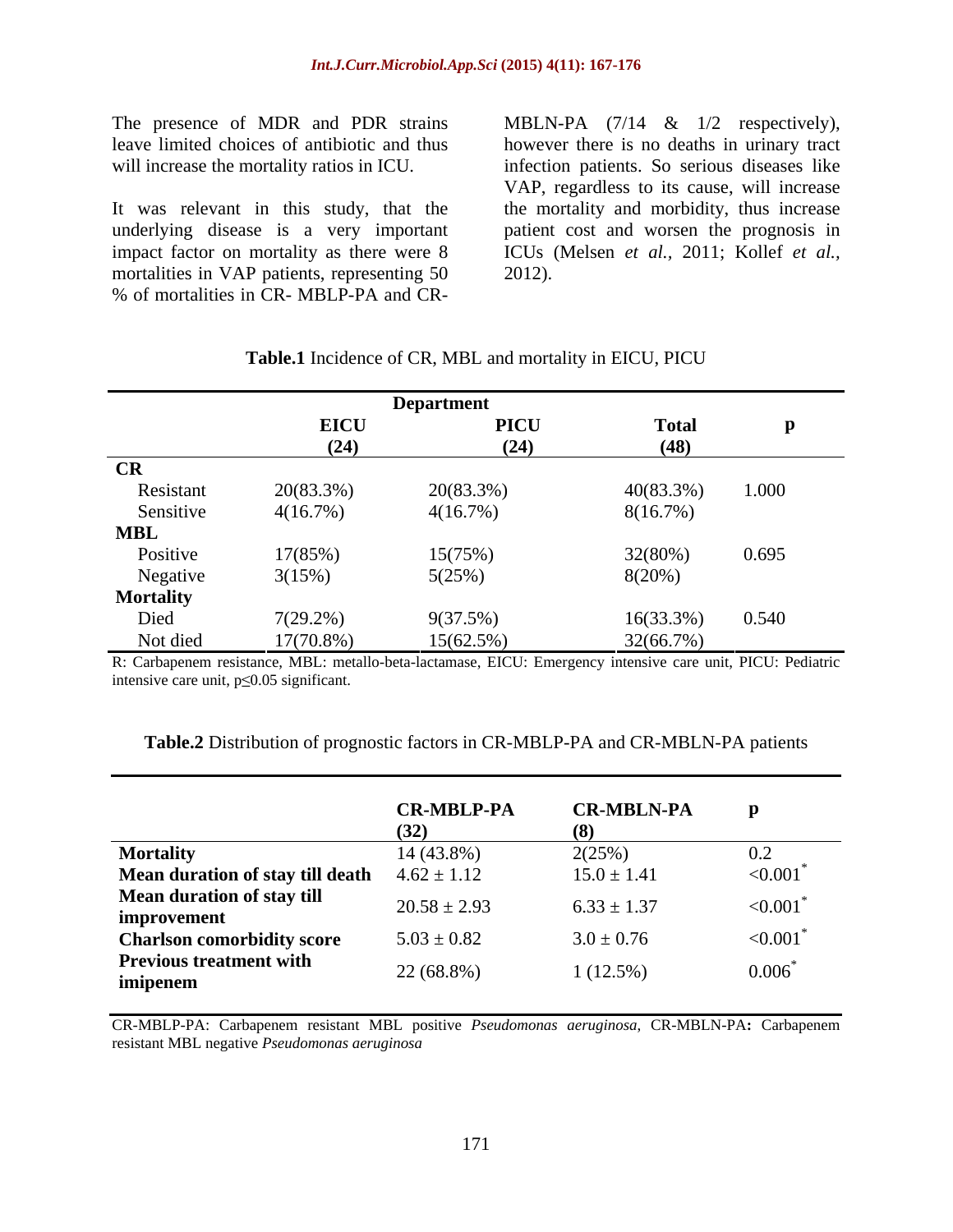|                         |                   |                   | $\mathbf{D}$   |
|-------------------------|-------------------|-------------------|----------------|
|                         | <b>CR-MBLP-PA</b> | <b>CR-MBLN-PA</b> |                |
| Amikacin                |                   |                   |                |
| Resistant               | $32(100.0\%)$     | $8(100.0\%)$      | $\sim$         |
| Intermediate            | $0(0.0\%)$        | $0(0.0\%)$        |                |
| Sensitive               | $0(0.0\%)$        | $0(0.0\%)$        |                |
| Netilmycin              |                   |                   | 1.000          |
| Resistant               | 28 (87.5 %)       | 7(87.5%)          |                |
| Intermediate            | $0(0.0\%)$        | $0(0.0\%)$        |                |
| Sensitive               | 4(12.5%)          | $1(12.5\%)$       |                |
| Gentamicin              |                   |                   |                |
| Resistant               | $32(100.0\%)$     | $8(100.0\%)$      | $\sim$         |
| Intermediate            | $0(0.0\%)$        | $0(0.0\%)$        |                |
| Sensitive               | $0(0.0\%)$        | $0(0.0\%)$        |                |
| Ceftazidime             |                   |                   |                |
| Resistant               | $32(100.0\%)$     | $8(100.0\%)$      | $\sim$         |
| Intermediate            | $0(0.0\%)$        | $0(0.0\%)$        |                |
| Sensitive               | $0(0.0\%)$        | $0(0.0\%)$        |                |
| Cefepime                |                   |                   |                |
| Resistant               | $32(100.0\%)$     | $8(100.0\%)$      |                |
| Intermediate            | $0(0.0\%)$        | $0(0.0\%)$        | $\sim$ $ \sim$ |
| Sensitive               | $0(0.0\%)$        | $0(0.0\%)$        |                |
| Ciprofloxacin           |                   |                   | 1.000          |
| Resistant               | 31(96.9%)         | $8(100.0\%)$      |                |
| Intermediate            | $0(0.0\%)$        | $0(0.0\%)$        |                |
| Sensitive               | $1(3.1\%)$        | $0(0.0\%)$        |                |
| <b>Aztreonam</b>        |                   |                   |                |
| Resistant               | 23(71.9%)         | $8(100.0\%)$      | 0.162          |
| Intermediate            |                   |                   |                |
| Sensitive               | $9(28.1\%)$       | $0(0.0\%)$        |                |
|                         | $0(0.0\%)$        | $0(0.0\%)$        |                |
| Piperacillin-tazobactam |                   |                   |                |
| Resistant               | 19(59.4 %)        | $5(62.50\%)$      | 1.000          |
| Intermediate            | 13 $(40.6\%)$     | 3(37.5%)          |                |
| Sensitive               | $0(0.0\%)$        | $0(0.0\%)$        |                |
| Piperacillin            |                   |                   |                |
| Resistant               | $17(53.1\%)$      | $5(62.50\%)$      | 0.709          |
| Intermediate            | $15(46.9\%)$      | 3(37.5%)          |                |
| Sensitive               | $0(0.0\%)$        | $0(0.0\%)$        |                |
| Colistin                |                   |                   |                |
| Resistant               | $0(0.0\%)$        | $0(0.0\%)$        | $\sim$ $ \sim$ |
| Intermediate            | $0(0.0\%)$        | $0(0.0\%)$        |                |
| Sensitive               | 32(100.0%)        | $8(100.0\%)$      |                |
| <b>Polymyxin B</b>      |                   |                   |                |
| Resistant               | $0(0.0\%)$        | $0(0.0\%)$        | $\sim$         |
| Intermediate            | $0(0.0\%)$        | $0(0.0\%)$        |                |
| Sensitive               | $32(100.0\%)$     | $8(100.0\%)$      |                |

**Table.3** Relation between MBL and resistance rates of isolates to different antibiotics

 $p \le 0.05$  is significant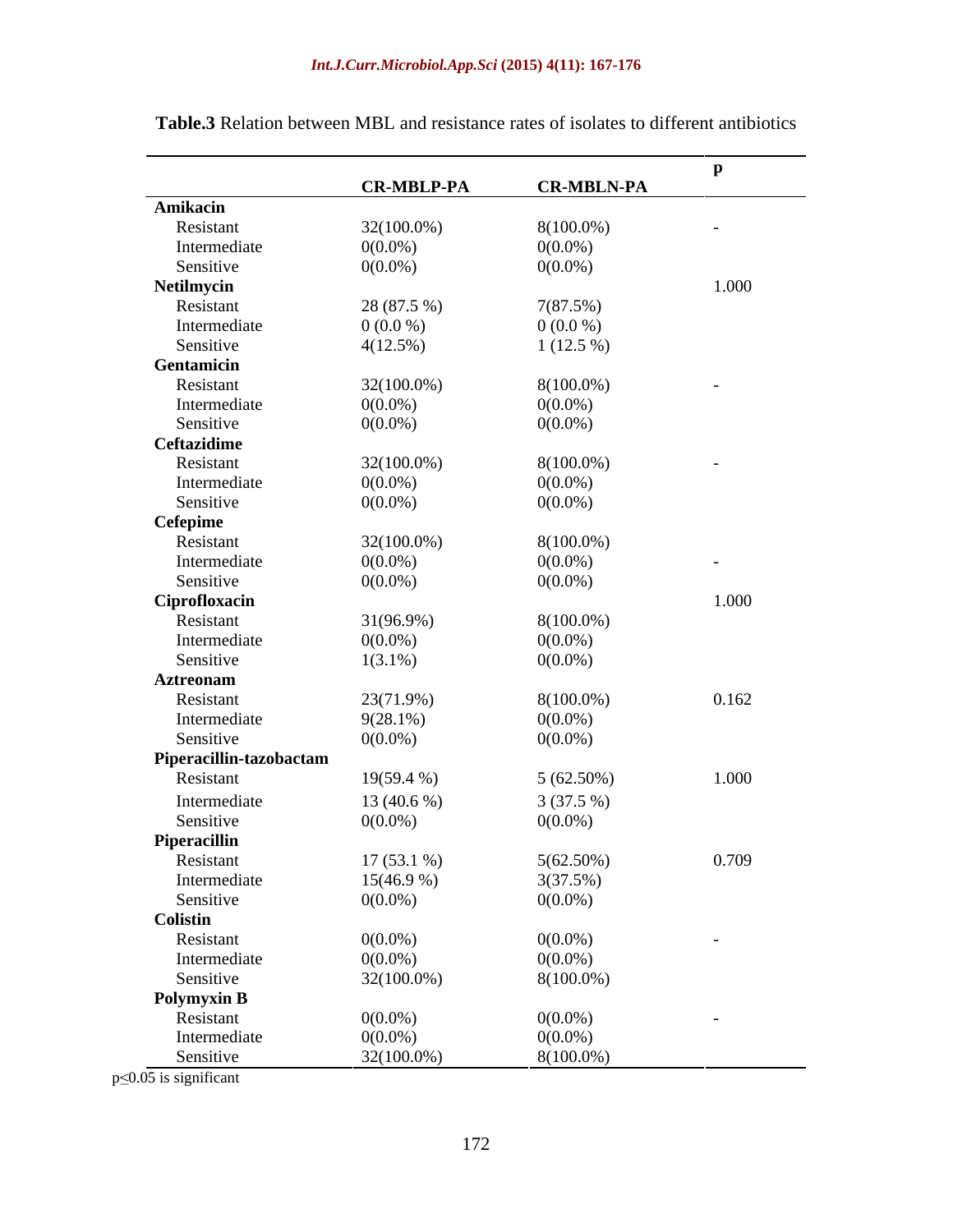|                                      | <b>CR-MBLP-PA</b> | <b>CR-MBLN-PA</b> | Chi-square          |                |
|--------------------------------------|-------------------|-------------------|---------------------|----------------|
|                                      | $(n = 32)$        | $(n=8)$           | $\mathbf{v}$<br>◢◣◢ | <b>P-value</b> |
| <b>Postoperative wound infection</b> | $9(28.1\%)$       | $2(25.0\%)$       | 0.034               | 0.859          |
| Urinary Catheter infection           | $4(12.5\%)$       | $1(12.5\%)$       | 0.001               | 0.999          |
| <b>VAP</b>                           | $15(46.9\%)$      | $4(50.0\%)$       | 0.031               | 0.874          |
| Central line infection               | $4(12.5\%)$       | $1(12.5\%)$       | 0.001               | 0.999          |

| Table.4<br>$\sim$ 1.10 4 Relation between MDL and $\sim$<br>n MBL and underlying infections |  |  |
|---------------------------------------------------------------------------------------------|--|--|
|                                                                                             |  |  |

VAP: ventilator associated pneumonia

**Fig.1** Imipenem and meropenem + EDTA combined disc test for metallo-beta- lactamase detection (MBL), the left side: is the Imipenem and Meropenem (10µg) alone show resistance, the right side: Imipenem and Meropenem  $+ 750 \mu$ g EDTA combined disc show positive for MBL as both discs zones increased  $\geq$ 7mm



To conclude CR PA is widely spread in mean duration till death, increased mean ICUs with MBLs production is the most duration till improvement and increased prevalent mechanism of resistance. So Charlson comorbidity score thus it will lead determination of MBLs in laboratories by to decrease prognosis and increase the cost simple and easy test like imipenem-EDTA of ICU patients. Frequent use of imipenem combined disk test is very important to limit MBL gene spread in Enterobacteriaceae by of MBLs. VAP was the most serious plasmid and to decrease its incidence in ICUs by infection control measures. CR- mortality. However there was no significant MBLP-PA was associated with increased mortality rates. In addition CR- MBLP-PA between CR- MBLP-PA and CR-MBLN-PA was significantly related to increased morbidity that evidenced by decrease of association with high incidence of MDR and

in ICUs was related to increased incidence underlying disease related to increase to difference in antibiotic resistance pattern but still MBLP-PA more serious due to its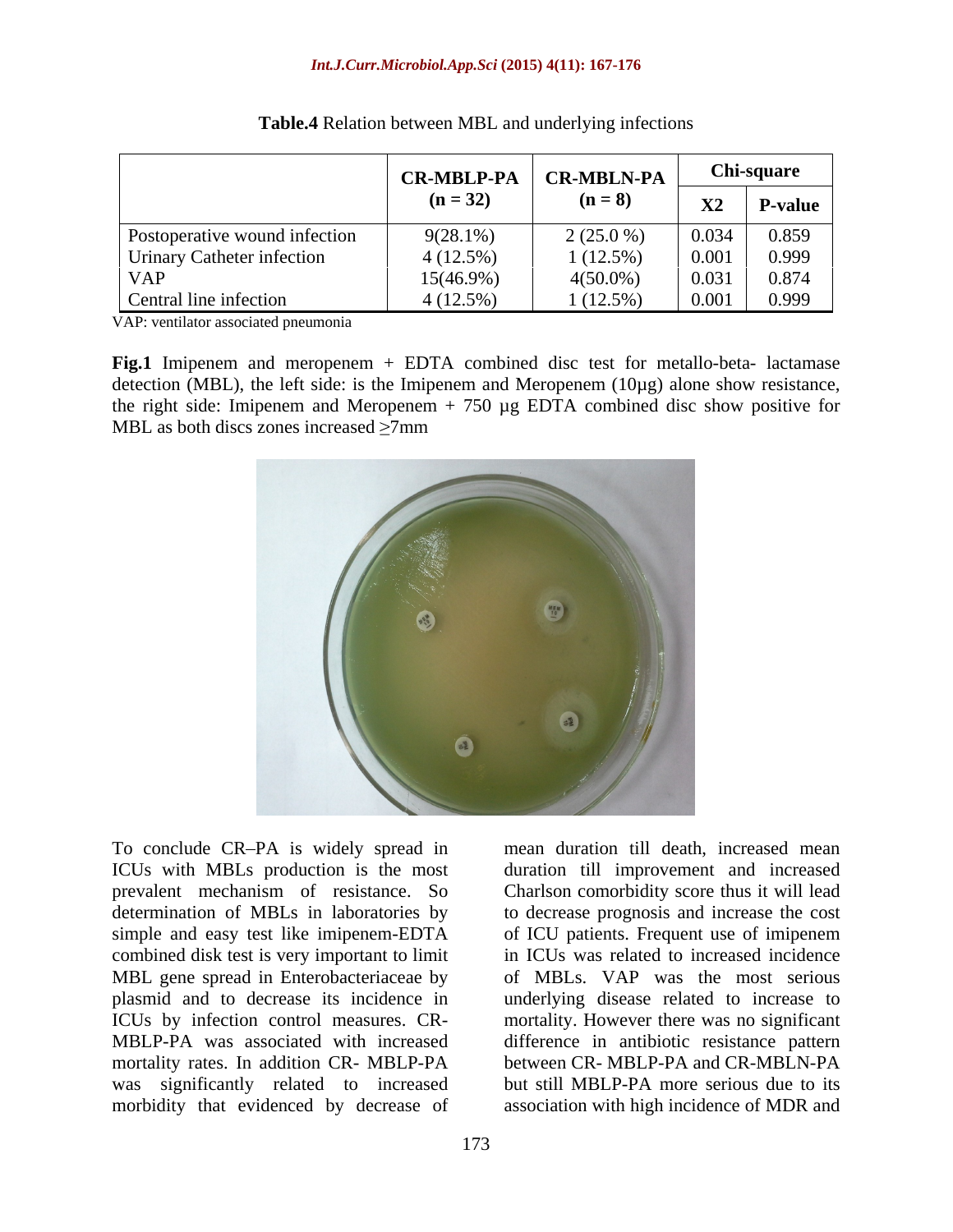PDR strains with limited choices of antibiotic. Fortunately this study reported no resistance to colistin and polymexin in all document M100-S24. CLASI, CR-PA either MBL positive or negative after them we will be returned to the era before antibiotic. So, very strict infection  $J$ . *et al.* 2004. Outbreak of control measures are very important to decrease incidence of MBLs. More studies with larger scale are still needed on the virulence factors of CR-MBLN-PA. tertiary care center in Cali,

I would like to profusely thank the staff of Control Unit, Faculty of Medicine, Tanta University for their cooperation in the collection of isolates used in this study.

- 
- *Med. Sci.,* 28(5): 781–786. 255–8.
- Behera, B., Mathur, P., Das, A., Kapil, A., Govan, J.R. 2006. Pseudomonas 7. York. Pp. 413–24.
- 

Antimicrobial susceptibility testing.  $24<sup>th</sup>$  informational supplement, CLSI document M100-S24. CLASI, Wayne, PA.

- reported, but they will be the last resorts Crespo, M.P., Woodford, N., Sinclair, A., Acknowledgments and the settlement of the settlement of the settlement of the settlement of the settlement of the settlement of the settlement of the settlement of the settlement of the settlement of the settlement of the Kaufmann, M.E., Turton, J., Glover, J. *et al.* 2004. Outbreak of carbapenem-resistant *Pseudomonas aeruginosa* producing VIM-8, a novel metallo-b-lactamase, in a tertiary care center in Cali, Colombia. *J. Clin. Microbiol.,* 42: 5094 101.
- Microbiology laboratory of Infection producing *Pseudomonas aeruginosa* De, A.S., Kumar, S.H., Baveja, S.M. 2010. Prevalence of metallo- $\beta$ lactamase and *Acinetobacter* species in intensive care areas in a tertiary care hospital. *Indian J. Crit. Care Med.,*  $14(4)$ : 217–9.
- **Conflict of interest:** Nil Falagas, M., Kasiakou, S. 2006. Toxicity of **Reference** polymyxins: a systematic review of the evidence from old and recent studies. *J. Crit. Care,* 10: R27.
- Abd El-Baky, R.M., Abd El-Azeim, N.H., Garner, J.S., Jarvis, W.R., Emori, T.G., Gad, G.F.M. 2013. Prevalence of Horan, T.C., Hughes, J.M. 1988. extended-spectrum beta-lactamase, AmpC beta-lactamase, and metallo- infections. *Am. J. Infect. Control,* 16: beta-lactamase among clinical CDC definitions for nosocomial 128–40.
- isolates of *Pseudomonas aeruginosa*. Gibb, A.P., Tribuddharat, C., Moore, R.A., *J. Adv. Bio. Bioeng.,* 1: 22 29. Louie, T.J., Krulicki, W., Livermore, Asghar, A.H. 2012. Antimicrobial D.M. *et al.* 2002. Nosocomial  $susceptibility$  and metallo- $\beta$ - outbreak of carbapenem-resistant lactamase production among *Pseudomonas aeruginosa* with a new *Pseudomonas aeruginosa* isolated from Makkah Hospitals. *Pak. J.* bla(IMP) allele, bla(IMP-7). *Antimicrob. Agents Chemother.,* 46:  $255 - 8.$ 
	- Sharma, V. 2008. An evaluation of *aeruginosa*. In: Collee, G., Barrie, four different phenotypic techniques P.M., Andrew, P.F., Anthony, S. for detection of Metallo- $\beta$ -lactamase (Eds). Mackie and McCartne producing *Pseudomonas aeruginosa*. practical medical microbiology, 14th *Indian J. Med. Microbiol.,* 26: 233 Govan, J.R. 2006. *Pseudomonas*  (Eds). Mackie and McCartne edn. Churchill Livingstone, New York. Pp. 413–24.
- Clinical and Laboratory Standards Institute, Gupta, E., Mohanty, S., Sood, S., Dhawan, 2014. Performance Standards for B., Das, B.K., Kapil, A. 2006.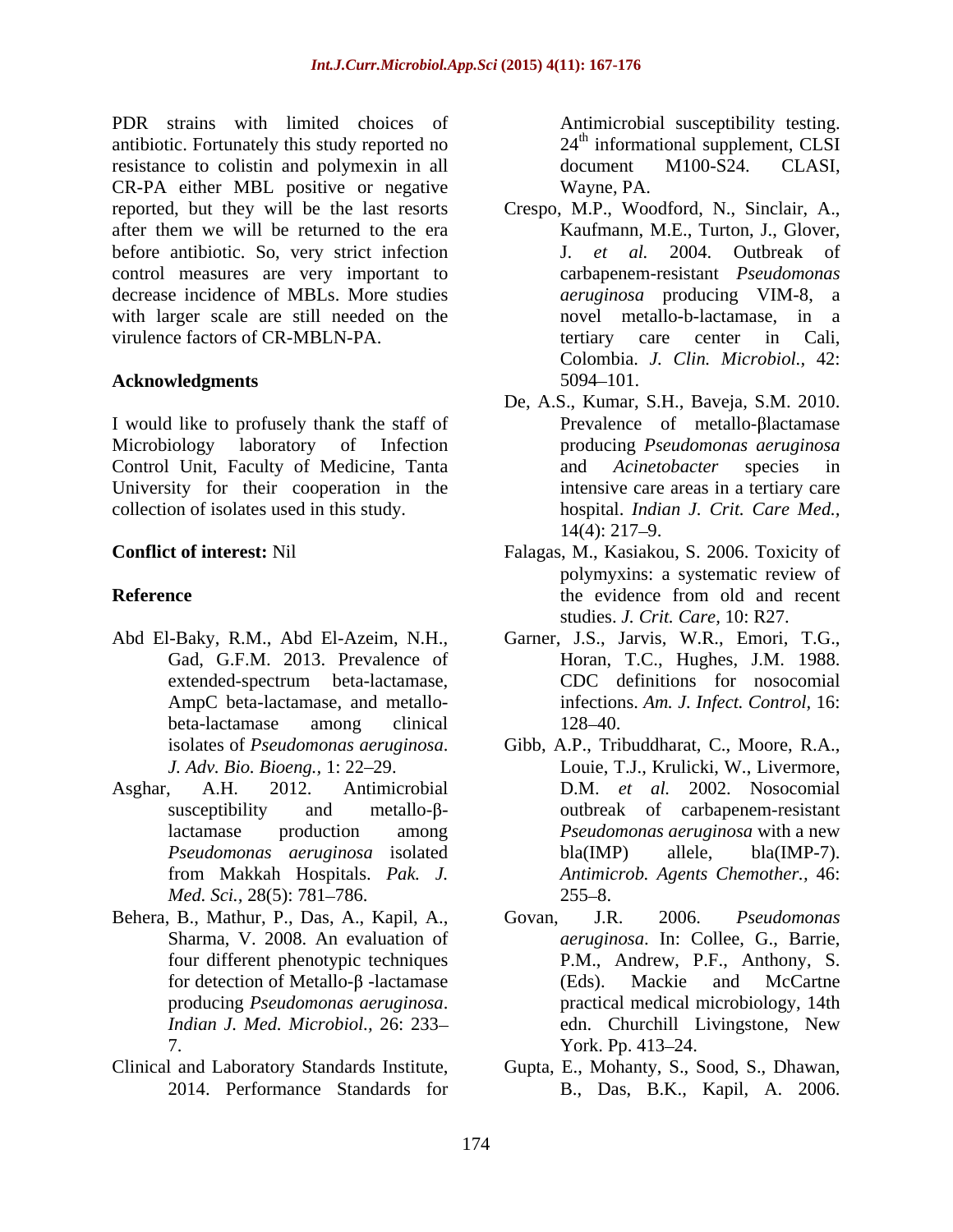Emerging resistance to carbapenems producing *Pseudomonas aeruginosa*

- Hammami, S., Boutiba-Ben, B.I., Ghozzi, 39-42. *Pseudomonas aeruginosa* producing *Pathol.,* 6: 106.
- Hemalatha, V., Sekar, U., Kamat, V. 2005. Detection of metallo betalactamase  $Dis. 192: 1606-12.$ producing *Pseudomonas aeruginosa*
- metallobeta-lactamase-producing 2920–2925.
- lactamase-producing clinical isolates intensive care unit patients of a<br>terms and outcom<br> $Infect, 87(4): 234-40.$ tertiary care hospital. *Indian J. Med. Microbiol.,* 26(3): 243-245.
- Kali, A., Srirangaraj, S., Kumar, S., Divya, lactamase producing *Pseudomonas aeruginosa* in intensive care units. *Aust. Med. J., 6(12): 686–93.*
- Kollef, M.H., Hamilton, C.W., Ernst, F.R. ventilator-associated pneumonia in a  $321-31$ . *Hosp. Epidemiol.,* 33: 250-256.
- Kumar, S.H., De, A.S., Baveja, S.M., Gore, M.A. 2012. Prevalence and risk factors of metallo  $\beta$ -lactamase

in a tertiary care hospital in north and *Acinetobacter* species in burns India. *Indian J. Med. Res.,* 124: 95 and surgical wards in a tertiary care 8. hospital. *J. Lab. Physicians,* 4(1):  $39 - 42.$ 

- R., Saidani, M., Amine, S., Ben Laupland, K.B., Parkins, M.D., Church, Redjeb, S. 2011. Nosocomial D.L., Gregson, D.B., Louie, T.J., outbreak of imipenem-resistant Conly, J.M. *et al.* 2005. Population-VIM 2 metallo beta lactamase in a kidney transplantation unit. *Diagn*.<br> **Existent Foundation Calgary** Health Region: Conly, J.M. *et al.* 2005. Population based epidemiological study of infections caused by carbapenemresistant *Pseudomonas aeruginosa* in the Calgary Health Region: importance of metallo-b-lactamase (MBL) producing strains. *J. Infect. Dis.,* 192: 1606–12.
- in hospitalized patients. *Indian J.* Leppe, P.M., Grusa, E., Reichi, H., Hogel, M. *L. P. (a)* 149, 52 *Med. Res.,* 122: 148–52. Hirakata, Y., Yamaguchi, T., Nakano, M.,<br>
Hirakata, Y., Yamaguchi, T., Nakano, M.,<br>
With B-lactam resistance in Izumikawa, K., Mine, M., Aoki, S. With p-lactam resistance in  $Pseudomonas$  deruginosa. 2003. Clinical and bacteriological *Pseudomonas deruginosa.*<br>Antimicrob. Agents Chemother., characteristics of IMP-type *Anumicrov*. Agents Chemother., Leppe, P.M., Grusa, E., Reichl, H., Hogel, J., Trautmann, M. 2002. Consumption of imipenem correlates with  $\beta$ -lactam resistance in *Pseudomonas aeruginosa*. *Antimicrob. Agents Chemother.,* 2920 2925.
- *Pseudomonas aeruginosa*. *Clin.*  Lucena, A., Dalla Costa, L.M., Nogueira, *Infect. Dis.,* 37: 26–32. Irfan, S., Zafar, A., Guhar, D., Ahsan, T., Paganini, M.C. et al. 2014. Hasan, R.  $2008$ . Metallo- $\beta$ -  $\beta$ - Nosoconnal intections with inetalloof *Acinetobacter* species and *Pseudomonas aeruginosa* from K.S., Matos, A.P., Gales, A.C., Paganini, M.C. Nosocomial infections with metallo beta-lactamase-producing *Pseudomonas aeruginosa*: molecular epidemiology, risk factors, clinical features and outcomes*. J. Hosp. Infect.,* 87(4): 234–40.
	- H.A., Kalyani, A., Umadevi, S. 2013. Detection of metallo-beta-Melsen, W.G., Rovers, M.M., Koeman, M., Bonten, M.J.M. 2011. Estimating the attributable mortality of ventilator associated pneumonia from randomized prevention studies. *Crit. Care Med., 39: 2736-2742.*
	- 2012. Economic impact of  $\frac{a}{2}$  are  $\frac{a}{2}$  cun. Microbiol. Inject., o. Nordmann, P., Poirel, L. 2002. Emerging carbapenemases in Gram-negative aerobes. *Clin. Microbiol. Infect.,* 8:  $321 - 31.$
	- large matched cohort. *Infect. Control* Pinneiro, M.R.S., Lacerda, H.R., Meio, <br>R.G.L., Maciel, M.A. 2008. Pinheiro, M.R.S., Lacerda, H.R., Melo, R.G.L., Maciel, M.A. 2008. *Pseudomonas aeruginosa* infections: factors relating to mortality with emphasis on resistance pattern and